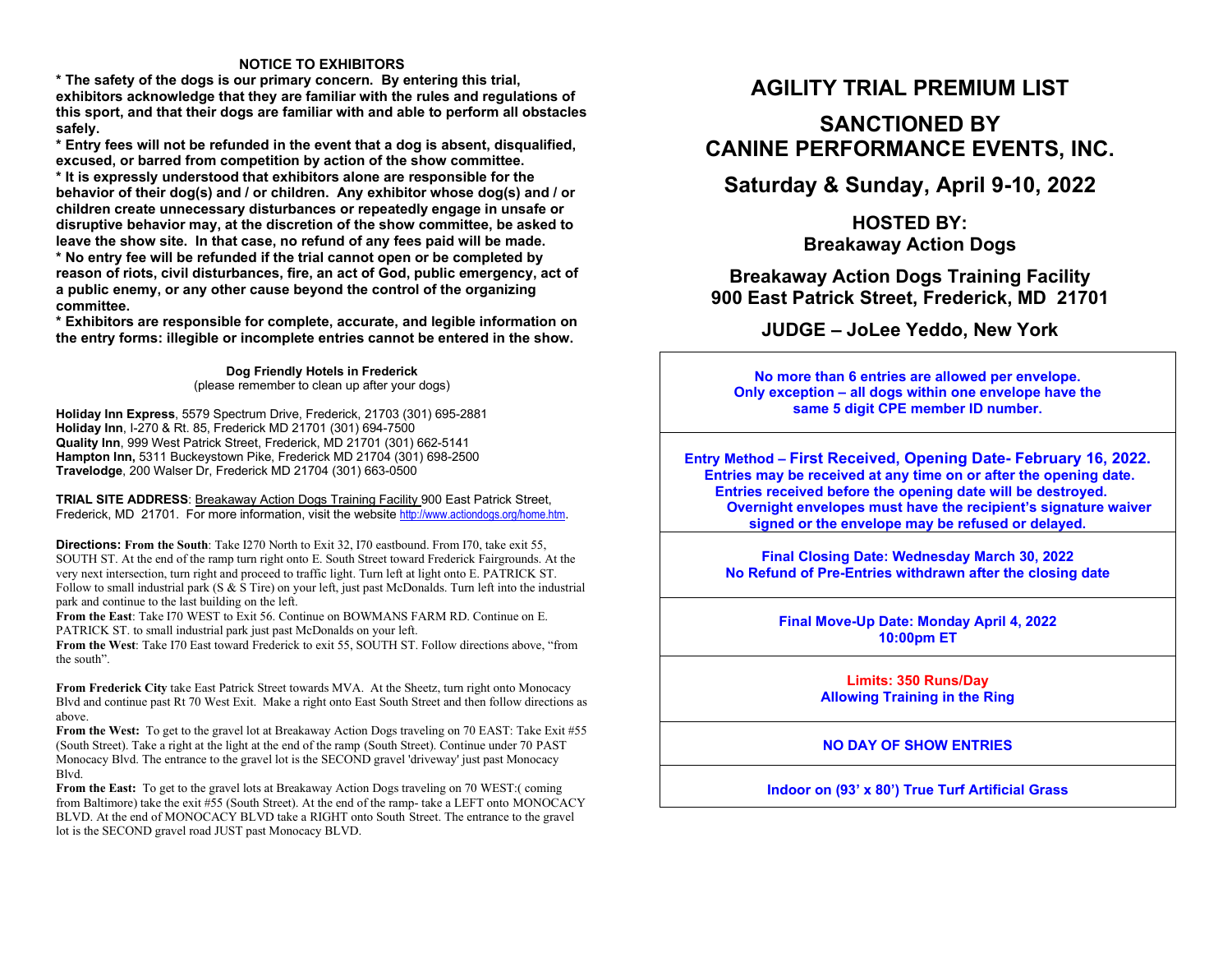| <b>Trial Chairperson</b> | <b>Trial Secretary</b>  |  |
|--------------------------|-------------------------|--|
| Kathy Caplan             | <b>Sherry Merschoff</b> |  |
| Jenearl89@gmail.com      | 7930 Shipley Road       |  |
|                          | Pasadena, MD 21122      |  |
|                          | BADCPE@gmail.com        |  |
|                          | 443.928.8249            |  |
| <b>Committee Members</b> |                         |  |

Allan Caplan, Joyce Decker, Patti Young

 **Tentative Schedule:** The following order is the scheduled order for the trial to be run. If the order needs to be changed for the trial due to extreme pre-trial circumstances, it will be posted in the confirmation letter sent to exhibitors at least 7 days before the first trial day. The order will only be changed at the trial in the case of an extreme reason and must be agreed upon by the host club and judge(s).

| Sat, April 9, 2022 | Sun, April 10, 2022 |
|--------------------|---------------------|
| <b>FullHouse</b>   | <b>Jumpers</b>      |
| <b>Standard</b>    | <b>Standard</b>     |
| <b>Jackpot</b>     | <b>Jackpot</b>      |
| <b>Wildcard</b>    | <b>Snooker</b>      |
| <b>Jumpers</b>     | <b>Colors</b>       |
|                    |                     |

 **MEASURING & CHECK-IN: Sat & Sun: 7:15 – 7:30 AM Club & Judge's briefing at 7:45 AM First dog on the line shortly thereafter** 

  **See the forms page at www.k9cpe.com for a membership form. See "Registering with CPE" in the online rulebook for registration questions.** *THERE WILL BE* **NO** *MEASURING OF DOGS* **AFTER** *JUDGE'S BRIEFING BEGINS EACH DAY - ALL DOGS* **WITHOUT** *A PERMANENT CARD* **MUST** *BE MEASURED BEFORE THE JUDGES BRIEFING TO SHOW THAT DAY -* **THERE WILL BE NO EXCEPTIONS**

**PRIZES & AWARDS: Placement rosettes or ribbons will be awarded for 1st through 4th place for Qualifying and non-qualifying scores for all classes. Dogs with an NT (no time) are not eligible for any ribbons. Qualifying ribbons will be awarded to all dogs receiving a qualifying score, and Jr Handlers in Standard.** 

### **EXERCISE YOUR DOG RESPONSIBLY! PLEASE PICK UP AFTER YOUR DOG AT THE SHOW SITE AND HOTELS! ALL DOGS MUST BE ON LEASH EXCEPT WHEN IN THE RING OR WARM UP AREA. THERE IS A LEASH LAW IN THE TRIAL SITE'S STATE.**

**OBSTACLES:** The following obstacles may be used. Obstacle specifications shall meet the current CPE obstacle requirements

| Aframe – 9' sides, rubber granules, slats               |                     | Dog Walk - 12' planks, rubber granules,<br>slats |                          |
|---------------------------------------------------------|---------------------|--------------------------------------------------|--------------------------|
| Teeter - 12' plank, rubber granules,<br><b>slatless</b> |                     | Weave poles $-24$ " poles - center to center     |                          |
| Jumps: Bar, Spread, Panel                               | <b>Open Tunnels</b> |                                                  | Pause Table - games only |

**A link to the premium will be posted on the Breakaway Action Dogs website.** 

**If you have questions about our Covid policies or any other questions about our trial, please contact our trial chairperson, Kathy Caplan, at** *jenearl89@gmail.com*

 **There will be a workers board at the trial to sign up to work and we will need help for the first class! Remember there is a special first class raffle! Don't worry if you don't know a job. We are eager to train new people.** 

 **Remember, without volunteers the show does not go on!** 

**\*\*\*Trial will run SMALL to TALL both days** 

**\*\*\*There will be a \$25 service charge for returned checks** 

**\*\*\*There will be NO food vendor at this trial** 

**\*\*\*Refund for bitches in season and any injury to dogs. Must have vet note to trial secretary by noon of last day of trial**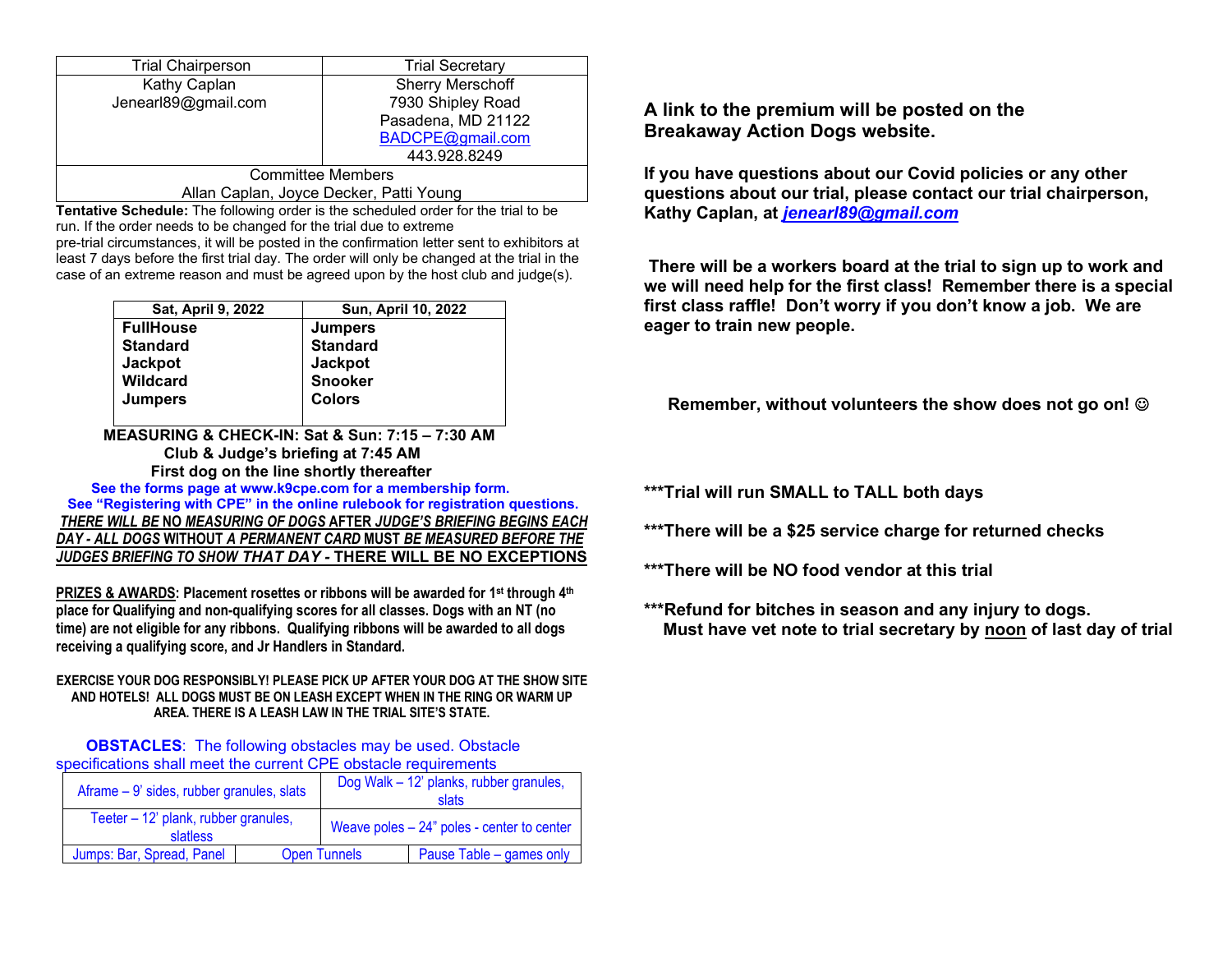**CPE trial rules – shortened version: see the online rulebook at www.k9cpe.com for registration info, "Registering with CPE" and further info on height categories and rules.**

**Jump Heights** – no dog will jump lower than 4"

 P-Card = Permanent Card: the lowest allowable Regular height a dog may jump in CPE.

| <b>Measurement</b>    | Regular<br>(P-card or higher) | <b>Veterans</b> | <b>Enthusiast</b> | <b>Specialist</b> |
|-----------------------|-------------------------------|-----------------|-------------------|-------------------|
| 8" or less            | 4"                            | 4"              | 4"                | 4"                |
| over 8", 12" or less  | "י                            | 4"              | 4"                | 4"                |
| over 12", 16" or less | 12"                           | 8"              | 8"                | 4"                |
| over 16", 20" or less | 16"                           | 12"             | 12"               | 8"                |
| over 20", 24" or less | 20"                           | 16"             | 16"               | 12"               |
| over 24"              | 24"                           | 20"             | 20"               | 16"               |

General CPE rules for entries/show site:

- $\triangleright$  Dogs must be at least 15 months or older the first day of the trial
- $\triangleright$  Blind (both eyes), lame, in season or aggressive dogs may not enter the show. The Club may choose to exclude any of the above from the site.
- $\triangleright$  Dogs must be registered with CPE prior to the closing date of the trial, or by the trial date for Day Of Show entries. Registration forms are on the Forms page: www.k9cpe.com. Forms MUST be mailed to CPE and are processed 2-3 times per week. CPE ID numbers are emailed to legible email addresses. Registrations can only be processed from mailed forms.
- $\triangleright$  Dogs must be able to be measured at their first show. If a dog cannot be measured, the dog cannot run and no refund will be issued. Dogs within  $\frac{1}{2}$ " of a jump height require at least one more measurement. When dogs reach their second birthday, a measurement is required. All dogs must be measured at their first trial regardless of jump height.
- $\triangleright$  Only CPE Judges can measure dogs.
- $\triangleright$  Electronic shock collars are not allowed at ANY CPE trial training or bark.
- $\triangleright$  Handlers in all classes are permitted to walk the course, without a dog, prior to the start of the class. A warm-up jump shall be provided for all entered dogs. No relieving of dogs in the warm-up area.

## **Dogs in the ring, leashes, exiting the ring**

- $\triangleright$  Dogs shall run without anything attached to its body. This is for the safety of the dog. This includes no: collars, stitches, wraps or any other item. The only exception is a small barrette or rubber band to keep hair out of a dog's eyes.
- Leashes may not have anything (other than name/license tags) attached to them when used in the ring.
- $\triangleright$  Dogs may enter the ring on a collar, quick release harness or head halti/leader. If prong collars are allowed per the show site, they may *not*be used to take a dog into the ring.
- $\triangleright$  Handlers may not carry their leash with them on the course if done so, an NT will result. Exception: Handicapped handlers that have a mobility problem in picking up the leash at the finish may put their leash in their pocket – the leash must be out of sight.
- $\triangleright$  Dogs must be under the handler's control when leaving the ring or the judge may enter the run as No Time - NT.
- $\blacktriangleright$
- We (Breakaway Action Dogs) will offer Declared Training in the Ring. The handler has the option if they want to use a toy or training aid at any time during their run. The handler must approach the Judge during Walkthrough or previously in that trial day for the Judge to approve the toy or training aid for use on the course
- $\triangleright$  Handler must alert the Judge upon entry to the ring that the dog will be TIR. Handler is then allowed to have a reasonably sized silent toy/aid with them for use once their run has started (this toy must be approved by the Judge of record PRIOR to the start of the class to determine its eligibility, absolutely no food/scents/audible devices). The toy is NOT allowed to be used in either gate chute or prior to the previous dog leaving the ring.
- $\triangleright$  See the online rulebook or current member letter for additional rules. The following items *are* considered training in the ring (see Fix and Go):
- $\triangleright$  Violating the 4 paw safety rule (directing the dog back onto the contact)
- $\triangleright$  Start line stay leaving the dog and going back again to reposition the dog after the handler passes the plane of the first obstacle (before the handler leaves the dog, repositioning or repeated commands can be a delay of start)
- $\triangleright$  Putting the dog back on the table in the point games

## **While running on course**

- $\triangleright$  The handler will direct the dog through the course without a collar or lead.
- Food, toys, training devices (includes fanny packs and leash attachments) are not allowed within 10' feet of the ring. Clickers, training whistles and squeaky toys are not to be used within distraction distance of the ring.
- $\triangleright$  The handler may not carry anything that could aid the dog in its performance. Exclusion: Handicapped/Differently Abled Handlers using a cane, scooter, wheelchair, etc., to enable their progression around the course.

 The handler may use any verbal or visual commands to direct the dog through the course. The Judge may assess a 5 fault penalty to elimination for any command that is not given in a sportsmanlike manner. Faults can be, but are not limited to: foul or abusive language, display of anger, extreme frustration or excessive harshness. If the fault is severe enough, the Judge has the right to excuse the exhibitor from the ring and / or the remainder of the trial. If excused from the trial, a report would be filed with CPE. See Faults, Eliminations and Excusals in the rulebook.

**Questions?** See the rules page on the website, www.k9cpe.com or your printed rulebook. If you have further questions, email CPE – cpe@charter.net.

## **Run Safe, Have Fun, Run Fast, Run Clean!**